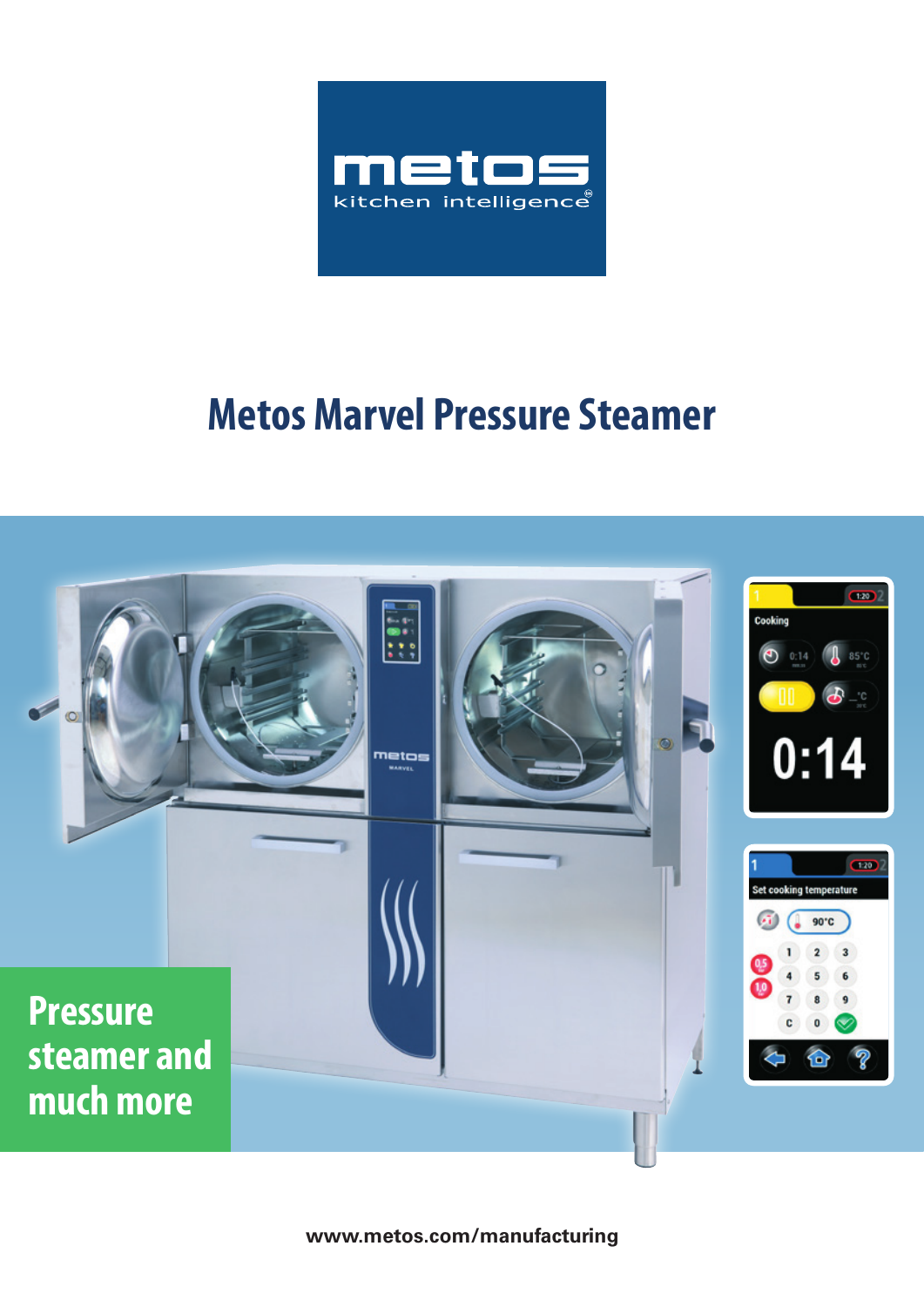# **Metos Marvel Pressure Steamers**

**Metos Marvel Pressure Steamer** cooks, defrosts and regenerates all types of food products, including delicate items. Thanks to its dedicated steam generators, the Metos Marvel can steam at user defined temperatures up to 120°C (1bar). The Metos Marvel, available in two sizes, has chambers of acid proof stainless steel, allows cooking of 4 or 8 GN 1/1 65mm pans. The two chamber model allows customised cooking programs running simultaneously and is equipped with a core temperature probe for delta T cooking or sous vide products.

The easy grip door handle is designed for single hand operation and is secure from opening while under pressure. Equipped with a large touch screen interface, the Metos Marvel allows customers to create and store their favourite recipes in just seconds. A choice of 12 active alarms notify the chef of finished cooking stages and colour coded zones on the display allow the user visual identification of preloading, cooking and depressurising stages of the cooking processes.

The multi language interface is complete with onboard user manual and service handbooks, making the Metos Marvel perfect for technicians all over the world. Metos Marvel features automated cleaning program which reduces detergent use while saving water. The Metos wireless HACCP TempNet® system can be connected to the steamer, allowing users to trace all cooking processes within the pressure steamer, from any online device via the cloud server.

The Metos Marvel is complete with automated service reminders and treatment programs to protect its incoloy heating elements. The recoil hand shower allows users freedom of movement not tangling on the floor or on passing trolleys. The USB port for software updating and HACCP data storage, is located in the front drawer of the steamer.



**Metos Marvel – both electrically and direct steam heated models available.**

## **Easy to use touch screen interface**



### **Guiding user interface**



### **Cooking time clearly visible from a distance**

## **Favourite library for quick use**



Rice, potato Potato new S. That 10min Potato new L. Thas 15min Potato old S. Thar. 15min Potato old L. Thar. 20min Rice hasmati, that 7min Rice, sushi, 1bar, 9min Rice, long grain, 1bar, 13mi grain, Thar, 15a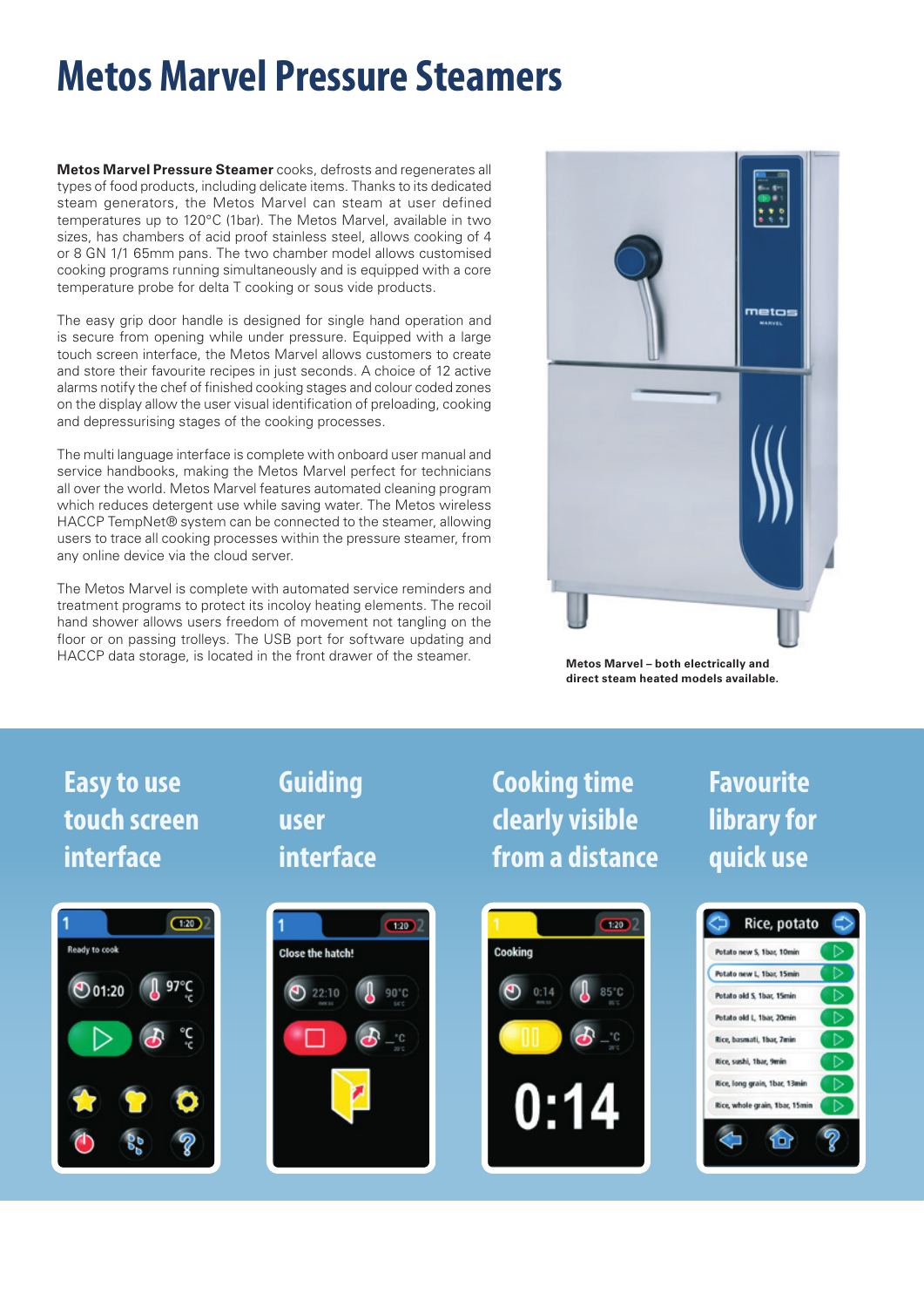# **Metos Marvel Pressure Steamers**

**With the Metos Marvel** you can swiftly respond to changing demand and reduce losses. You can simultaneously make different dishes, since tastes and aromas will not transfer from one food to another.



- ✚ **Cooking in pressurised steam is 2-5 times faster than cooking in water or pressureless steam**
- ✚ **An easy-to-use touch panel**
- ✚ **Easy to clean, automatic wash program**
- ✚ **Removable GN guide rails**
- ✚ **The door is safe, fast and easy to open and close using a one-grip handle**
- ✚ **Cooking with less time saves overall energy and water consumption**





| <b>Standard times</b>          | 0 bar            | 0.5 <sub>b</sub> | 1 bar            |
|--------------------------------|------------------|------------------|------------------|
| Potato                         | $40 \text{ min}$ | $20 - 25$ min    | $15 \text{ min}$ |
| <b>Broccoli</b>                | $10 - 12$ min    | $5 - 6$ min      | $3 - 4$ min      |
| Peas (frozen)                  | $4 - 5$ min      | $2 - 3$ min      | $1 - 2$ min      |
| Whole chicken                  | 150 min          | 80 min           |                  |
| Pork belly                     | 90 min           | 30 - 40 min      |                  |
| Fresh cod fillet               | $10$ min         | $7 - 8$ min      | $5 - 7$ min      |
| Seafood terrine                | $35 \text{ min}$ | $25 \text{ min}$ | $20 \text{ min}$ |
| Spaghetti                      | 15 - 16 min      | $10$ min         | 8 min            |
| Rice                           | 15 - 16 min      | $12 \text{ min}$ | 8 min            |
| Caramel custard                |                  | $25 \text{ min}$ |                  |
| Braised cabbage                | 75 min           | 35 min           | 20 min           |
| Gratin of potato casserole     | 90 min           | 45 - 50 min      | 35 min           |
| Beef stroganoff (regenerating) | 65 min           | 35 min           | 20 min           |

## **Pressure steamer and much more**

#### **Cooking with less time saves overall energy and water consumption**